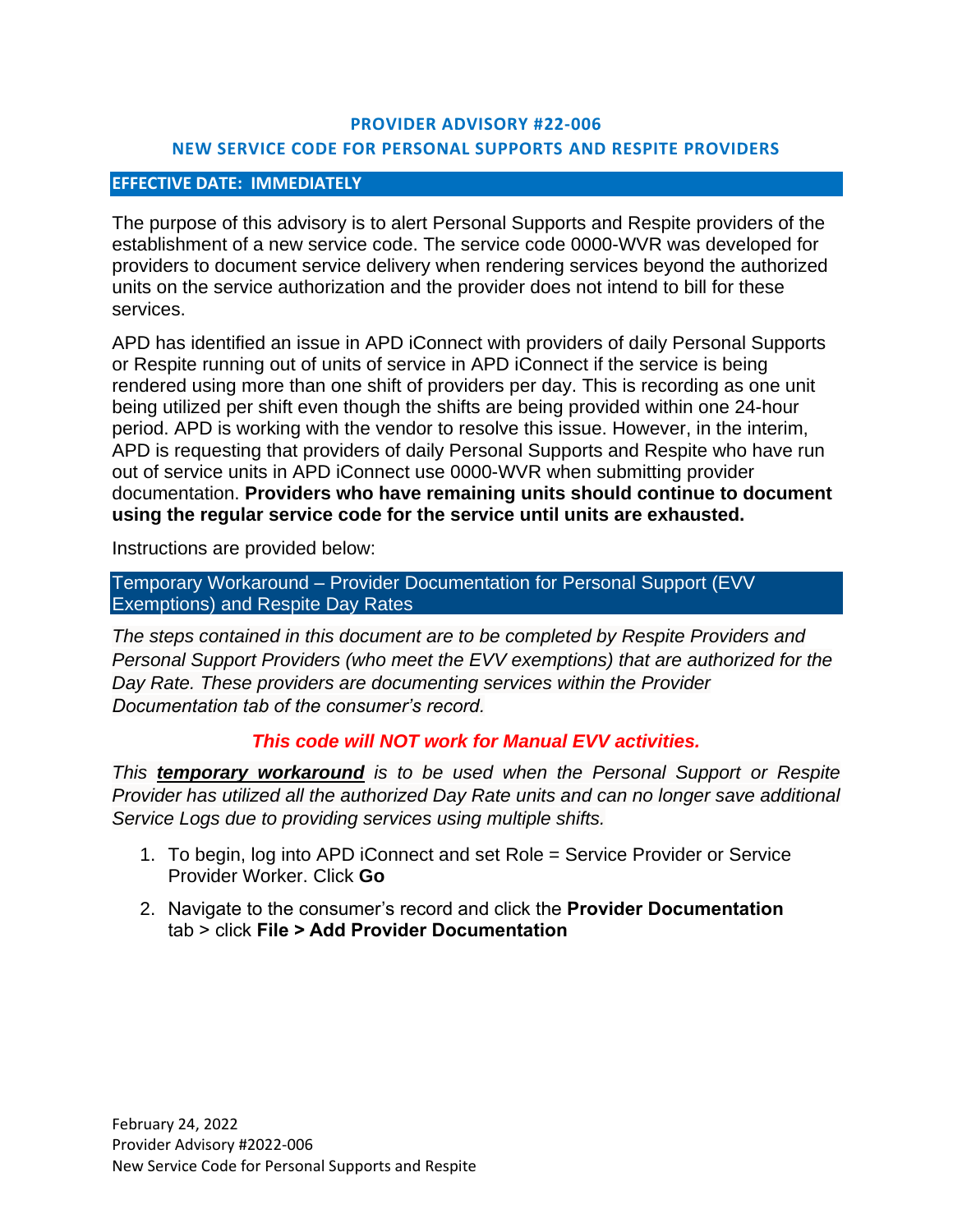| Q <sub>Q</sub> iConnect<br><b>Ticklers</b><br>File<br><b>Tools</b> | Role<br>Provider<br>Sign Out<br><b>Documentation</b><br>Service Provider<br>Last Updated by<br>at 4/9/2018 4:50:01 PM                                                                                                                                      |  |
|--------------------------------------------------------------------|------------------------------------------------------------------------------------------------------------------------------------------------------------------------------------------------------------------------------------------------------------|--|
| <b>Add Provider Documentation</b><br>Print                         | Quick Search<br>$\blacktriangledown$<br>$\blacktriangledown$<br>GO<br>$\odot$<br><b>Last Name</b><br>Consumers<br><b>ADVANCED SEARCH</b><br><b>Participating</b>                                                                                           |  |
|                                                                    | MY DASHBOARD<br><b>CONSUMERS</b><br><b>PROVIDERS</b><br><b>CLAIMS</b><br><b>INCIDENTS</b><br><b>SCHEDULER</b><br>Medications<br>Auths<br><b>Provider Documentation</b><br>Contacts<br>Diagnosis<br>Notes<br>Appointments<br>Plans<br>Forms<br>Demographics |  |

**NOTE: You must create a new record for each day. There can be only one date on a Provider Documentation record.**

- 3. The Provider Documentation Details page is displayed. Update the following fields:
	- a. Start Date: Defaults to today and is editable
	- b. Start Time: Enter start time.
	- c. End Date: Defaults to today and is editable
	- d. End Time: Enter end time.
	- e. Click Add
		- i. If you have **multiple times within the same day** (morning shift and evening shift for example), you can add more rows in the Activity Times section
		- ii. Remember, each day must be entered as a separate Provider Documentation record.

| <b>Activity Times</b> |                                     |                 |                                        |                      |               |  |  |  |  |  |  |
|-----------------------|-------------------------------------|-----------------|----------------------------------------|----------------------|---------------|--|--|--|--|--|--|
| Start Date *          | <b>Start Time</b>                   | <b>End Date</b> | <b>End Time</b>                        | <b>Total Minutes</b> |               |  |  |  |  |  |  |
| 02/19/2022            | 06<br>$AM \vee$<br>00<br>$\sqrt{ }$ | 02/19/2022      | $AM \vee$<br>09<br>00<br>$\checkmark$  | 180                  | <b>Delete</b> |  |  |  |  |  |  |
| 02/19/2022            | $\checkmark$<br>$\checkmark$<br>ິ   | 02/19/2022      | $\checkmark$<br>$\lambda$<br>$\lambda$ |                      | Add           |  |  |  |  |  |  |



February 24, 2022 Provider Advisory #2022-006 New Service Code for Personal Supports and Respite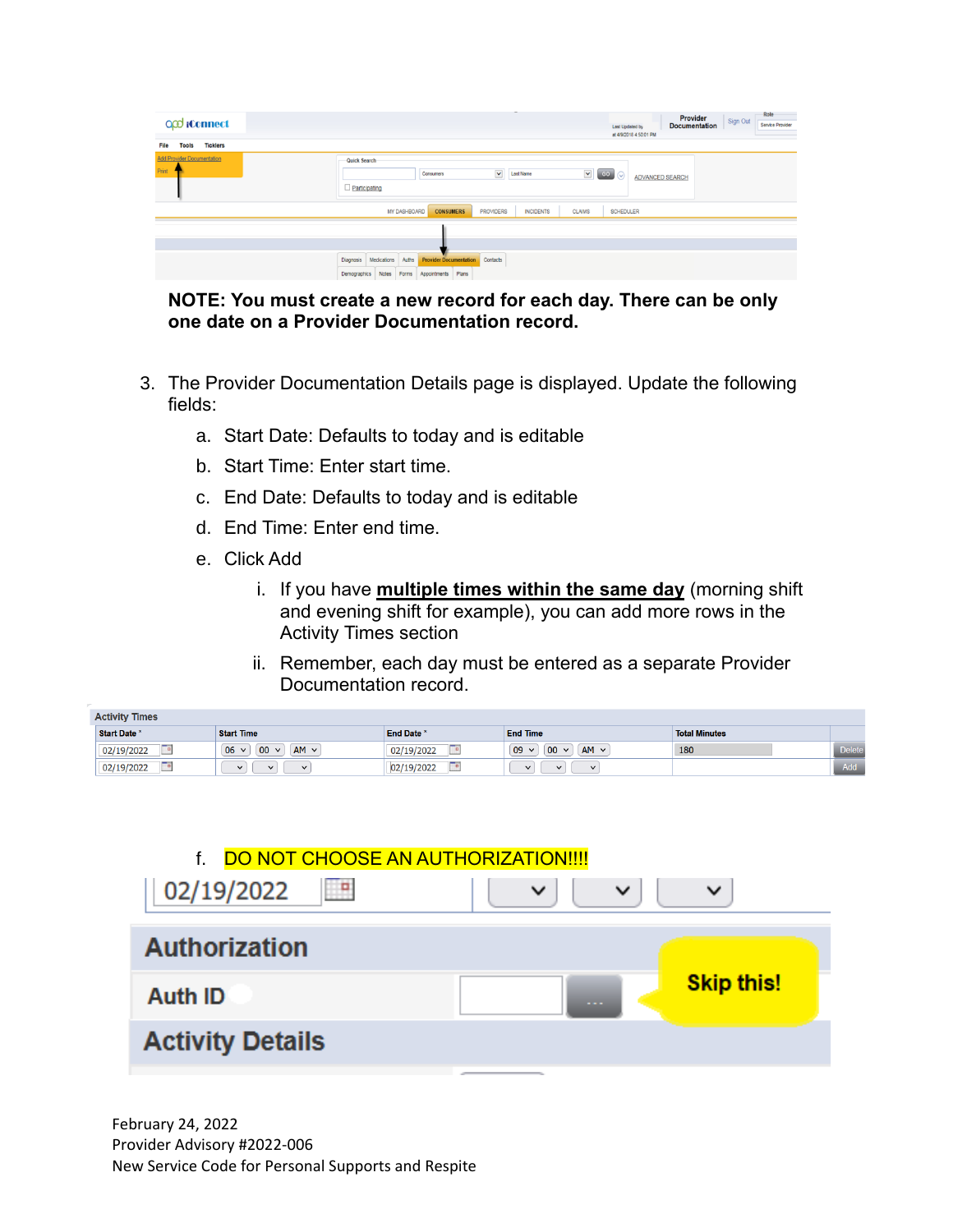- g. Division = APD
- h. Provider = Choose your provider record
- $i.$  Worker = defaults to self

| <b>Authorization</b>    |                                          |                  |                                   |
|-------------------------|------------------------------------------|------------------|-----------------------------------|
| <b>Auth ID</b>          | 1999                                     | <b>PA Number</b> |                                   |
| <b>Activity Details</b> |                                          |                  |                                   |
| <b>Division</b>         | $APD \vee$                               | Worker*          | Worker, Test<br><b>COLLECTION</b> |
| Provider                | <b>Details</b><br><b>A Test Provider</b> | <b>Status</b>    | Pending $\vee$                    |

j. Click the Service ellipsis to display a list of services.

| <b>Activity Services</b> |                   |                     |                |
|--------------------------|-------------------|---------------------|----------------|
| Service <sup>*</sup>     | <b>Click Here</b> | Clear<br>$\sim 100$ | <b>Total C</b> |
| Units <sup>*</sup>       |                   |                     |                |

k. Select the Service Code **0000-WVR** = Provider Additional Documentation.

| <b>Activity Details</b>  |                                                                |           |                                     |                                          |      |       |                                                                            |  |        |              |              |             |
|--------------------------|----------------------------------------------------------------|-----------|-------------------------------------|------------------------------------------|------|-------|----------------------------------------------------------------------------|--|--------|--------------|--------------|-------------|
| <b>Division</b>          | <b>STATE OF ALL PROPERTY</b><br>DialogVendorServiceSelectPopUp |           |                                     |                                          |      |       |                                                                            |  |        |              |              |             |
| Provider                 |                                                                |           |                                     |                                          |      |       |                                                                            |  |        |              |              |             |
| <b>Activity Services</b> | Search Text:<br>Search By: Service Type                        |           |                                     |                                          |      |       |                                                                            |  |        |              |              |             |
| Service <sup>*</sup>     | Cancel<br>Search<br>$\checkmark$<br>$\checkmark$               |           |                                     |                                          |      |       |                                                                            |  |        |              |              |             |
| Units <sup>*</sup>       |                                                                |           | ServiceID ServiceCode SecondaryCode | <b>Service</b>                           |      |       | UnitCost UnitTvpe EffectiveDate EndDate VService ID MaxAuth Used Remaining |  |        |              |              |             |
| Rate                     | 5977                                                           | 0000-WVR  | 0000-WVR                            | <b>Provider Additional Documentation</b> | 0.00 | Units | 07/01/2021                                                                 |  | 453932 | $\mathbf{0}$ | $\mathbf{0}$ | $\mathbf 0$ |
| $\sim$                   | 5885                                                           | 97535:110 | 97535-110                           | (4290) Supported Living Coaching         | 7.59 | 15    | 01/01/2018                                                                 |  | 161875 | $\Omega$     | $\Omega$     | $\Omega$    |

l. The Activity Services details are populated on the Provider Documentation details page.

| <b>Activity Services</b> |              |                                          |            |                   |        |
|--------------------------|--------------|------------------------------------------|------------|-------------------|--------|
|                          | 0000-WVR     | <b>Provider Additional Documentation</b> | $\sim 100$ |                   |        |
| Service *                | Clear        |                                          |            | <b>Total Cost</b> | \$0.00 |
| Units *                  |              |                                          |            |                   |        |
| Rate                     | \$0.00       |                                          |            |                   |        |
| <b>Secondary Code</b>    | 0000-WVR     |                                          |            |                   |        |
| <b>Unit Type</b>         | <b>Units</b> |                                          |            |                   |        |

m. Update the number of Units = 1.

February 24, 2022 Provider Advisory #2022-006 New Service Code for Personal Supports and Respite